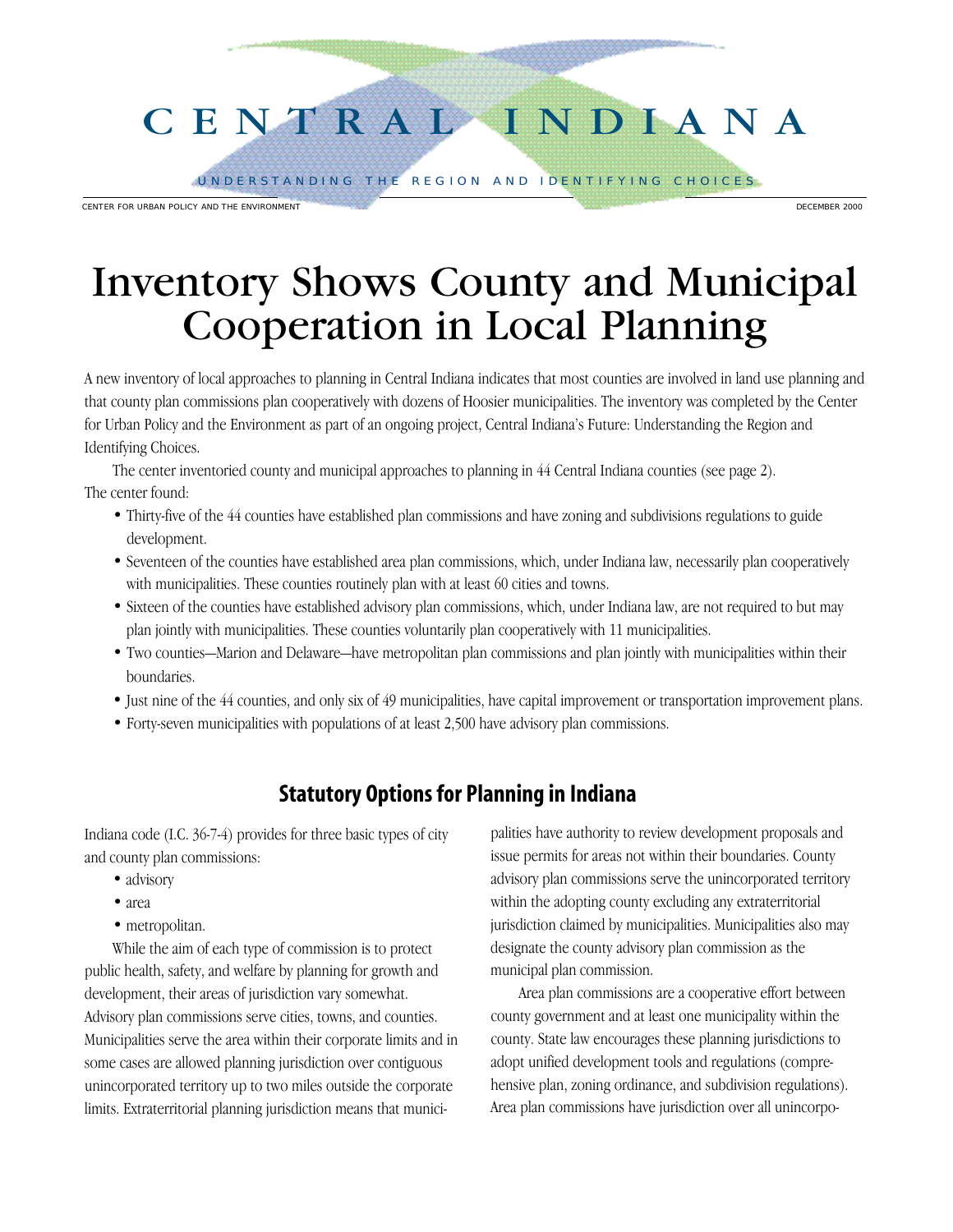

rated territory as well as the area within participating municipalities. Municipalities within these counties may not exercise extraterritorial jurisdiction.

The third type of plan commission provided for under Indiana law is a metropolitan plan commission. These commissions serve counties and at least the largest municipality within their boundaries.

Indiana law also provides for two additional approaches that are used infrequently—joint planning commissions and township joinder agreements. The Edinburgh/Bartholomew County/Columbus Joint District Plan Commission is the only such commission allowed under state law. This plan commission has jurisdiction over a small territory in unincorporated Bartholomew County near the intersection of highways I-65 and U.S. 31. Township joinder agreements allow townships to join municipal plan commissions under certain conditions. This construction is used infrequently. Four such agreements exist in Hamilton County, Cicero–Jackson Township, Noblesville–Fall Creek and Delaware Townships, Carmel–Clay Township, and Westfield– Washington Township.

### **Plan Commissions in Central Indiana**

As noted above, within the 44-county Central Indiana region, 35 counties have active plan commissions; nine counties do not plan. Three counties that do not have planning—Owen, Morgan, and Orange counties—have adopted minimal subdivision requirements to address drainage and dedicated roads. Ninety-three municipalities are included in the jurisdiction of these 35 plan commissions.

Although not statistically significant, the counties without planning are more likely to be rural and have smaller populations than counties with planning. The federal Bureau of the Census has designated 18 urbanized counties around the cities of Bloomington, Indianapolis, Kokomo, Muncie, Terre Haute, and Lafayette as Metropolitan Statistical Areas. All but two of these 18 counties have planning. The remaining seven counties without planning are among the 26 counties in the region that are considered more rural. The average populations of the counties with planning is 54,600 (excluding Indianapolis–Marion County), while the average population of counties without planning is 32,200. The counties without



#### **Central Indiana Region County Plan Commissions**



planning also tend to have smaller proportions of their populations within incorporated municipalities.

Sixteen of the 35 county plan commissions operate under advisory planning law. Henry County has been designated to serve as plan commission by nine municipalities within its boundaries, suggesting that it may in effect function much like an area plan commission. Monroe and Tipton counties each plan for a single municipality.

Seventeen county plan commissions operate under area planning law serving 60 additional municipalities. The number of municipalities planning jointly as part of area plan commissions varies considerably. Four counties plan for a single municipality, while one––Randolph County––plans for 10 municipalities.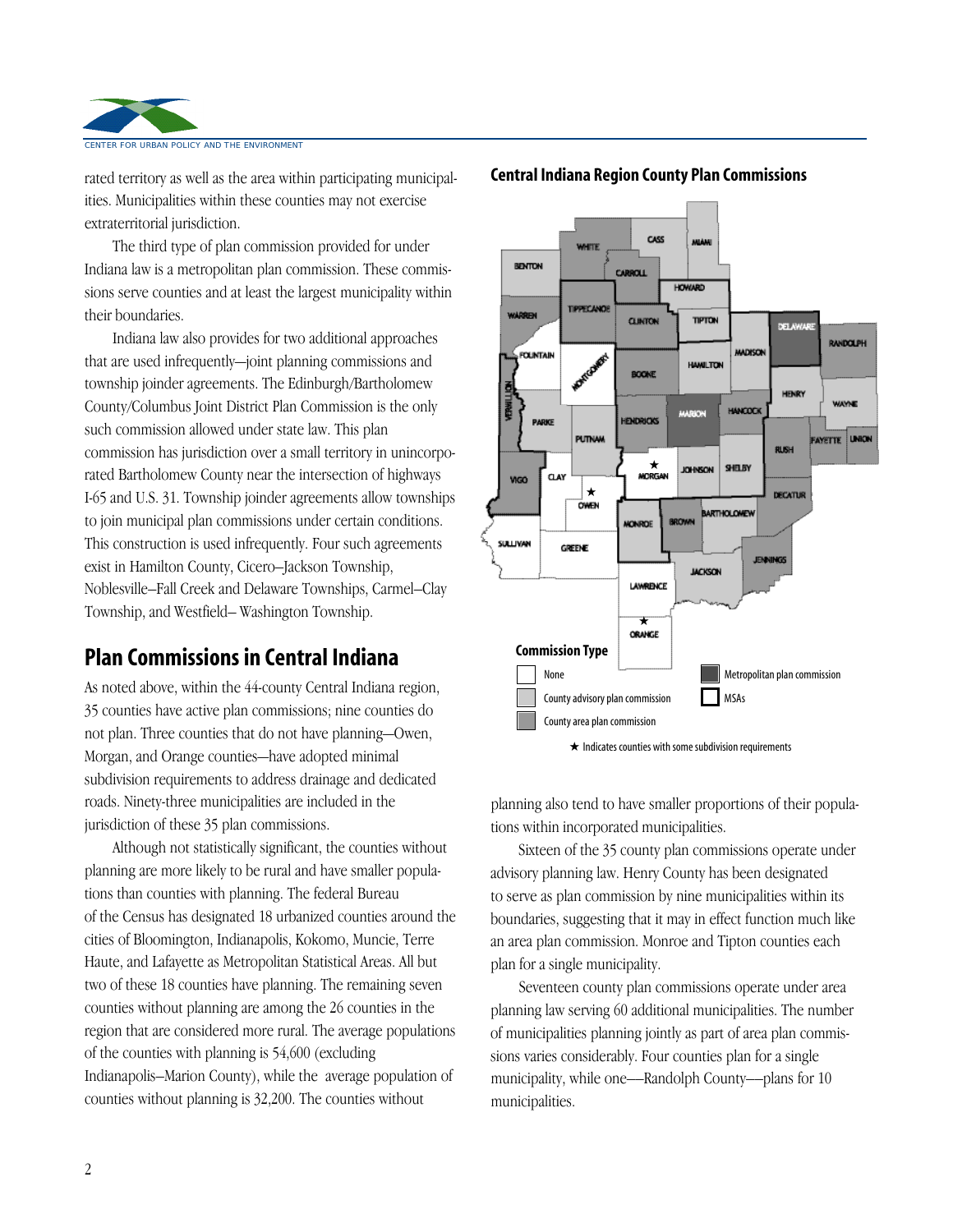

Two metropolitan plan commissions serve 23 municipalities. In Indianapolis–Marion County, most city-county functions, including planning, were unified in 1969 with the creation of UNIGOV. The Metropolitan Development Commission serves the consolidated city of Indianapolis– Marion County and 16 municipalities within the county. While the Muncie–Delaware County Metropolitan Plan Commission was established formally under a special provision of advisory planning law, it functions similarly to the commission in Marion County and plans cooperatively with seven municipalities. Both plan commissions provide unified administration and deliberation for the various municipalities and unincorporated territory in these counties.

The center found that just nine counties have capital or transportation improvement plans. These counties are Delaware, Hancock, Hendricks, Howard, Johnson, Marion, Putnam, Tipton, Vigo, and Wayne. Six municipalities that do not participate in a county plan commission and have populations greater than or equal to 2,500 have such plans.

Among municipalities in Central Indiana with populations of 2,500 or greater, 51 do not participate in one of the county plan commissions described above. Forty-six of these municipalities have municipal advisory plan commissions. A 47th municipality, Cumberland, has a municipal plan commission with jurisdiction only within its corporate limits within Hancock County. The portion of Cumberland within Marion County is served by the Indianapolis Metropolitan development Commission. Four municipalities—Paoli, Linton, Bloomfield, and Brownstown— have chosen not to adopt advisory municipal planning or to join a county plan commission.

### **Implications for the Future**

Indiana's land resources are natural assets, and Hoosiers have expressed concern about the management of them. In 1999, in response to increasing concern over development and growth, the General Assembly created the Indiana Land Resources Council. The council's mission is to provide local governments information about different ways to manage investments in the state's land resources and to help them understand the likely returns from different management strategies.

An essential step in any planning process is to take stock of current management efforts. This inventory of planning in Central Indiana is the most comprehensive assessment of planning available for any region of the state. The inventory has two major findings:

- Most counties and larger municipalities plan.
- There is considerable cooperation between county and municipal governments in local planning.

These findings are encouraging, for they suggest that a foundation for new efforts already exists in most places.

The fact that most counties and municipalities now are planning does not mean, however, that planning practice cannot be improved. For example, another important finding is that only nine counties and six municipalities have capital or transportation improvement plans. Although comprehensive plans are meant to guide development, some studies have found that infrastructure investments are a more powerful determinant of development patterns. All other factors equal, development tends to follow infrastructure investments. To ensure that infrastructure improvements do not work at cross purposes with other community objectives, it is important for comprehensive plans to take into consideration likely capital or transportation improvements.

The mere existence of plans also does not mean that planning practices necessarily are effective. The effectiveness of planning hinges on the tools used to guide development processes and the ways that those processes are implemented. Future studies will assess the planning tools—comprehensive plans, zoning ordinances and subdivision regulations—that local governments have put in place and explore the ways in which these tools are being used. New information about the practice of planning in Central Indiana is essential to achieve the goals of strengthening the region and improving quality of life.

#### **Sources**

The data summarized here were collected from Central Indiana counties and municipalities through telephone calls and visits to county and municipal offices.Information on types of planning commissions and their authority to plan is from Indiana Code 36-7-4- 1 to 36-7-5.1-26 (www.ai.org) and the *Indiana Citizen Planners Guide*,published by the Indiana Planning Association.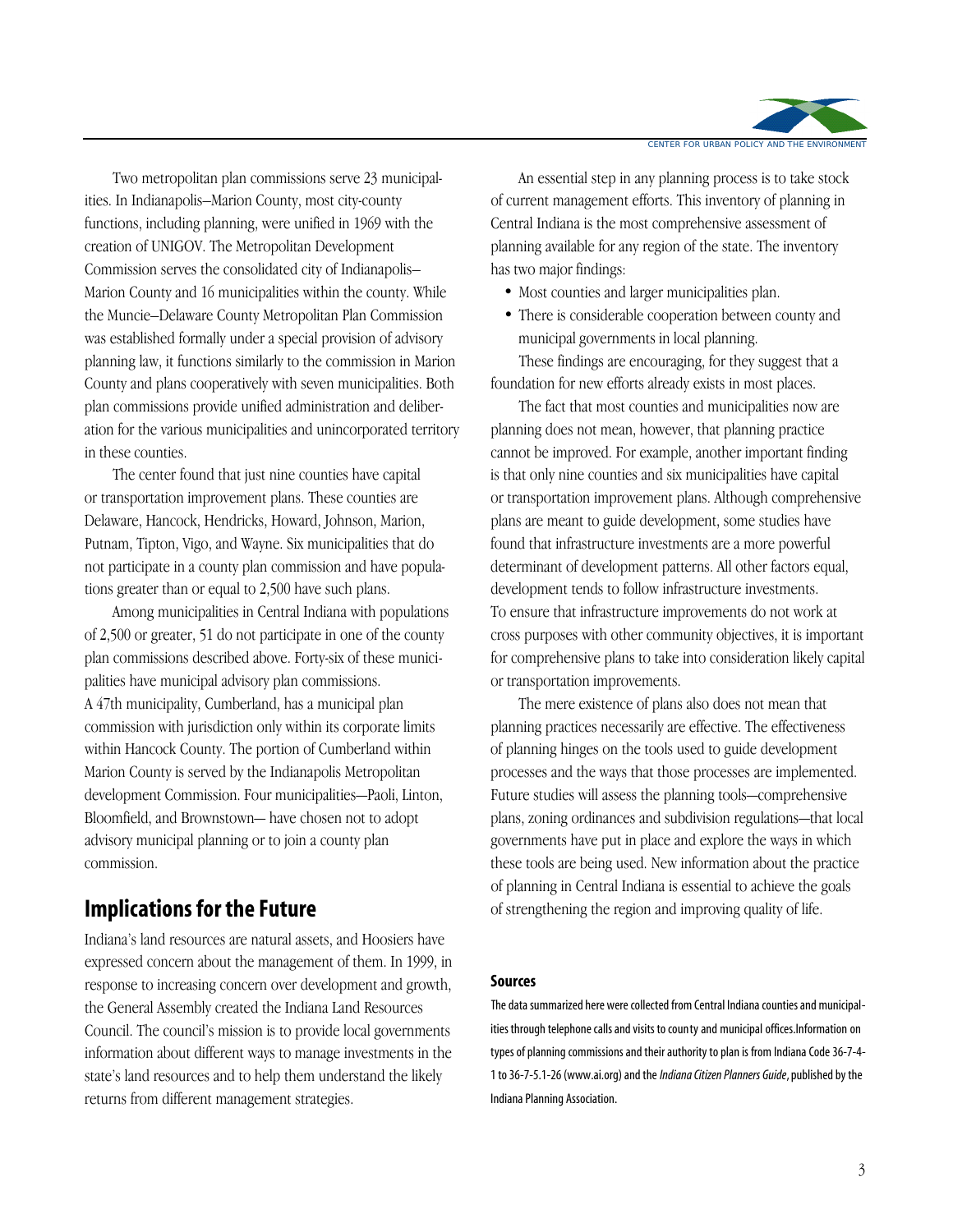

# **Plan Commissions by County**

| County        | <b>Type of</b><br><b>County Plan</b><br><b>Commission</b> | <b>Municipalities</b><br><b>Included in County Plan</b><br><b>Commissions</b>                                                                                                      | <b>Municipal Advisory Plan</b><br><b>Commissions</b><br>(1998 Population est. 2,500) |
|---------------|-----------------------------------------------------------|------------------------------------------------------------------------------------------------------------------------------------------------------------------------------------|--------------------------------------------------------------------------------------|
| Bartholomew   | Advisory                                                  |                                                                                                                                                                                    | Columbus, Edinburgh*                                                                 |
| <b>Benton</b> | Advisory                                                  |                                                                                                                                                                                    |                                                                                      |
| <b>Boone</b>  | Area                                                      | Whitestown, Advance                                                                                                                                                                | Lebanon, Zionsville                                                                  |
| <b>Brown</b>  | Area                                                      | Nashville                                                                                                                                                                          |                                                                                      |
| Carroll       | Area                                                      | Delphi, Yeoman, Camden, Burlington                                                                                                                                                 |                                                                                      |
| Cass          | Advisory                                                  |                                                                                                                                                                                    | Logansport                                                                           |
| Clay          | None                                                      |                                                                                                                                                                                    | <b>Brazil</b>                                                                        |
| Clinton       | Area                                                      | Colfax, Kirkland, Mulberry, Rossville                                                                                                                                              | Frankfort                                                                            |
| Decatur       | Area                                                      | Milford, Millhousen, New Point, St. Paul, Westport                                                                                                                                 | Chesterfield*, Greensburg                                                            |
| Delaware      | Metro                                                     | Muncie, Daleville, Eaton, Gaston, Selma, Yorktown,<br>Albany*                                                                                                                      |                                                                                      |
| Fayette       | Area                                                      | Connersville                                                                                                                                                                       |                                                                                      |
| Fountain      | None                                                      |                                                                                                                                                                                    | Attica, Covington                                                                    |
| Greene        | None                                                      |                                                                                                                                                                                    |                                                                                      |
| Hamilton      | Advisory                                                  |                                                                                                                                                                                    | Carmel, Cicero, Fishers, Noblesville, Westfield                                      |
| Hancock       | Area                                                      | McCordsville, Fortsville, Shirley*, Spring Lake                                                                                                                                    | Greenfield, Cumberland*                                                              |
| Hendricks     | Area                                                      | <b>North Salem</b>                                                                                                                                                                 | Brownsburg, Danville, Plainfield                                                     |
| Henry         | Advisory                                                  | Bloutsville, Dunreith, Lewisville, Middletown, Mt. Summit,<br>Spiceland, Springport, Straughn, Sulphur Springs                                                                     | New Castle                                                                           |
| Howard        | Advisory                                                  |                                                                                                                                                                                    | Kokomo                                                                               |
| Jackson       | Advisory                                                  |                                                                                                                                                                                    | Seymour                                                                              |
| Jennings      | Area                                                      | Vernon, North Vernon                                                                                                                                                               |                                                                                      |
| Johnson       | Advisory                                                  |                                                                                                                                                                                    | Edinburgh*, Franklin, Greenwood,<br>New Whiteland, Whiteland                         |
| Lawrence      | None                                                      |                                                                                                                                                                                    | Bedford, Mitchell                                                                    |
| Madison       | Advisory                                                  |                                                                                                                                                                                    | Alexandria, Anderson, Elwood*, Pendleton,<br>Chesterfield*                           |
| <b>Marion</b> | Metro                                                     | Beech Grove, Clermont, Crows Nest, Cumberland*, Homecroft,<br>Indianapolis, Speedway, Lawrence, Meridian Hills, N.Crows Nest,<br>Rocky Ripple, Southport, Springhill, Warren Park, |                                                                                      |

Williams Creek,Wynnedale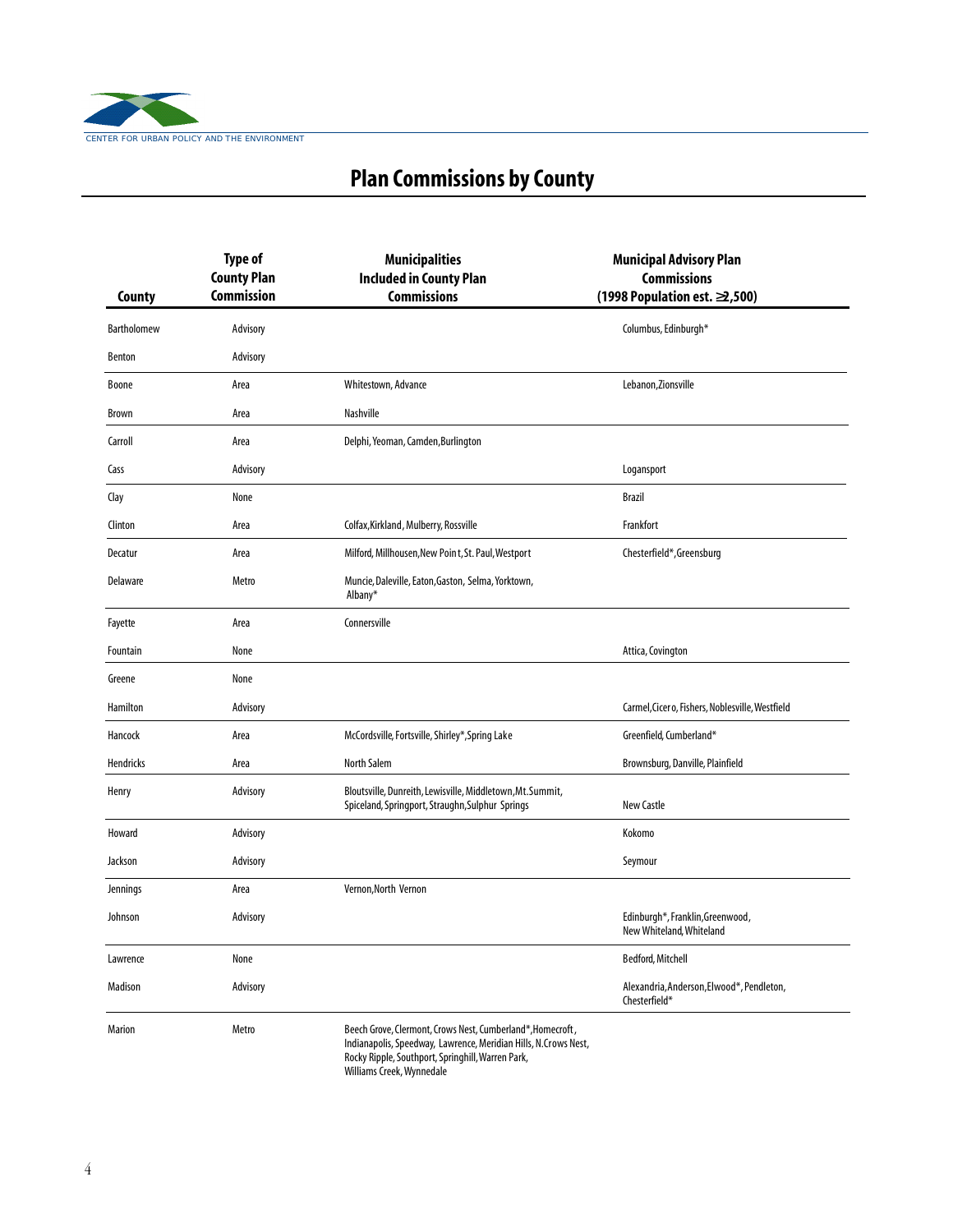

# **Plan Commissions by County**

|                    | <b>Type of</b><br><b>County Plan</b>                                        | <b>Municipalities</b><br><b>Included in County Plan</b>                                                   | <b>Municipal Advisory Plan</b><br><b>Commissions</b> |
|--------------------|-----------------------------------------------------------------------------|-----------------------------------------------------------------------------------------------------------|------------------------------------------------------|
| County             | <b>Commission</b>                                                           | <b>Commissions</b>                                                                                        | (1998 Population est. 2,500)                         |
| Miami              | Advisory                                                                    |                                                                                                           | Peru                                                 |
| Monroe             | Advisory                                                                    | Stinesville                                                                                               | Bloomington, Ellettsville                            |
| Montgomery         | None                                                                        |                                                                                                           | Crawfordsville                                       |
| Morgan             | None                                                                        |                                                                                                           | Martinsville, Mooresville                            |
| Orange             | None                                                                        |                                                                                                           |                                                      |
| 0wen               | None                                                                        |                                                                                                           | Spencer                                              |
| Parke              | Advisory                                                                    |                                                                                                           | Rockville                                            |
| Putnam             | Advisory                                                                    |                                                                                                           | Greencastle                                          |
| Randolph           | Area                                                                        | Albany*, Farmland, Losantville, Lynn, Modoc, Parker City,<br>Ridgeville, Saratoga, Union City, Winchester |                                                      |
| Rush               | Area                                                                        | Rushville, Carthage, Glenwood                                                                             |                                                      |
| Shelby             | Advisory                                                                    |                                                                                                           | Shelbyville                                          |
| Sullivan           | None                                                                        |                                                                                                           | Sullivan                                             |
| Tippecanoe         | Area                                                                        | Lafayette, West Lafayette, Battle Ground, Dayton, Clarks Hill,                                            |                                                      |
| Tipton             | Advisory                                                                    | Elwood*                                                                                                   | Tipton                                               |
| Union              | Area                                                                        | Liberty, West College Corner                                                                              |                                                      |
| Vermillion         | Area                                                                        | Clinton                                                                                                   |                                                      |
| Vigo               | Area                                                                        | Terre Haute, Riley, Seelyville, W. Terre Haute                                                            |                                                      |
| Warren             | Area                                                                        | Pine Village, State Line, West Lebanon, Williamsport                                                      |                                                      |
| Wayne              | Advisory                                                                    |                                                                                                           | Richmond                                             |
| White              | Area                                                                        | Brookston, Burnettsville, Chalmers, Monon,<br>Reynolds, Wolcott, Monticello                               |                                                      |
| <b>44 Counties</b> | <b>16 Advisory</b><br>17 Area<br>2 Metropolitan<br>9 No Planning and Zoning | 93 Included Municipalities                                                                                | <b>47 Municipal Advisory Plan Commissions</b>        |

\* The corporate limits of six municipalities—Albany, Edinburgh,Chesterfield, Cumberland,Shirley,and Elwood—extend into two counties.Alban y, Cumberland,and Elwood have been confirmed as being within the jurisdictions of two plan commissions.Albany is served by the Muncie–Delaware County Metropolitan Plan Commission and the Randolph County Area Plan Commission. Cumberland is served by the Marion County Metropolitan Development Commission and the Cumberland Advisory Plan Commission.Elwood is served by the Tipton County Advisory Plan Commission and the Elwood Advisory Plan Commission.